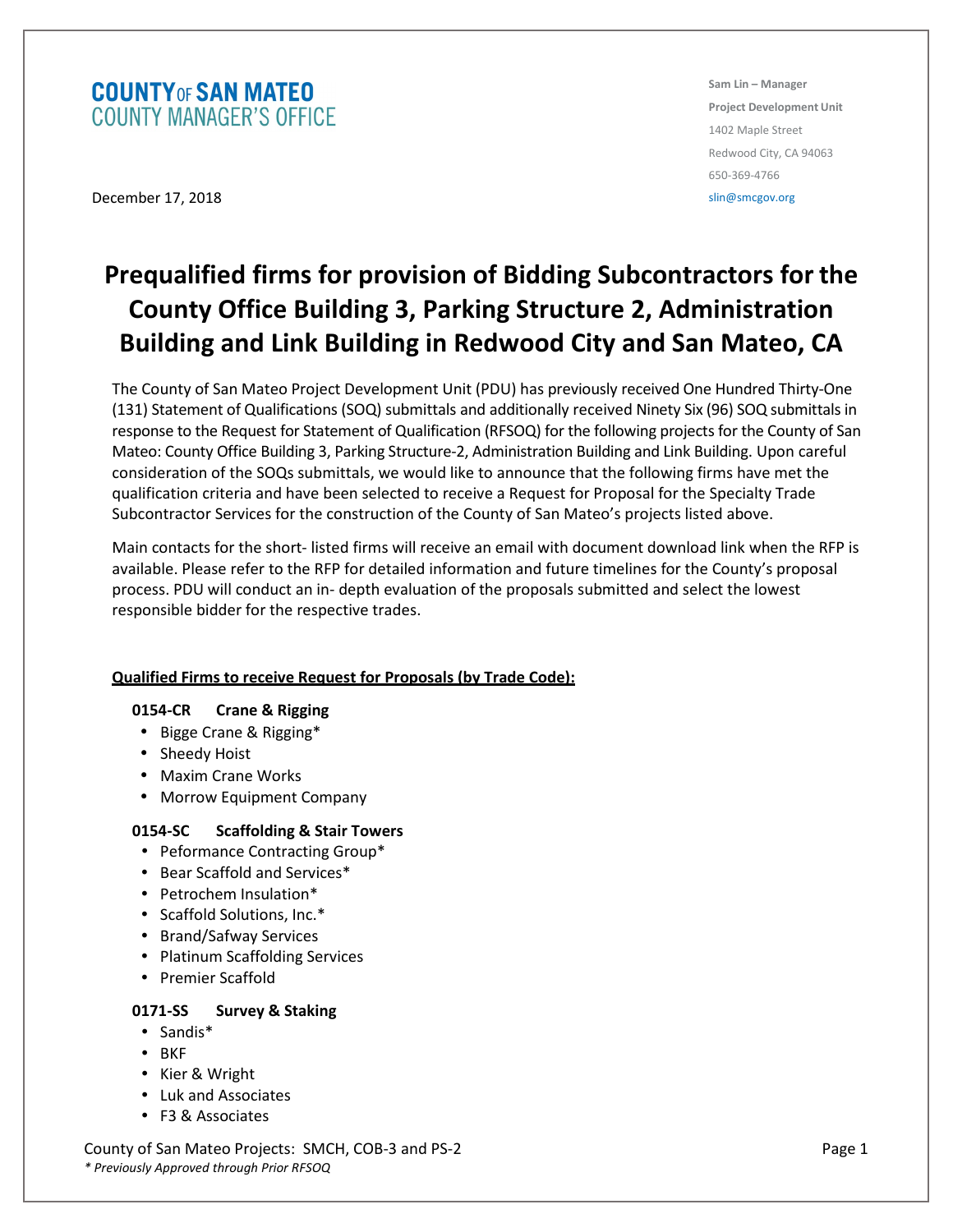#### **0714-WM Cleaning & Waste Management**

Prequalified bidders announcement is forthcoming

#### **0241-BD Building and Interior Demolition**

- Stomper Company\*
- Ferma Corporation\*
- Joseph J. Albanese\*
- Roldan Construction\*
- Demo Master\*
- Silverado Contractors

# **0280-AB Abatement**

- Southwest Hazard Controls\*
- Bayview Environmental Services\*
- Janus Corporation\*
- Restec Contractors\*
- R.B. Construction
- Eco Bay Services
- PARC Environmental
- Bluewater Environmental Services

#### **0320-RS Concrete Reinforcement**

Prequalified bidders announcement is forthcoming

# **0331-SC Structural and Site Concrete**

- Joseph J. Albanese\*
- Gonzalves & Santucci, Inc (dba. Conco)\*
- Berkeley Cement\*
- Casey-Fogli\*
- Pullman SST\*
- Truebeck Construction\*
- Granite Rock Company \*
- Ghilotti Construction Co.\*
- McGuire and Hester\*
- Largo Concrete
- Webcor Builders
- Swinerton Builders (Concrete Services)
- Robert A. Bothman
- Dolan Concrete Construction

# **0337-SH Shotcrete**

- Joseph J. Albanese\*
- Gonzalves & Santucci, Inc (dba. Conco)\*
- Dees-Hennessey
- Superior Gunite
- Nationwide Shotcrete

# **0512-SS Structural Steel**

- Westco Iron Works\*
- Concord Iron Works\*
- Glazier Steel\*
- $\bullet$  JD  $2^*$

County of San Mateo Projects: SMCH, COB-3 and PS-2 Page 2 Page 2 *\* Previously Approved through Prior RFSOQ*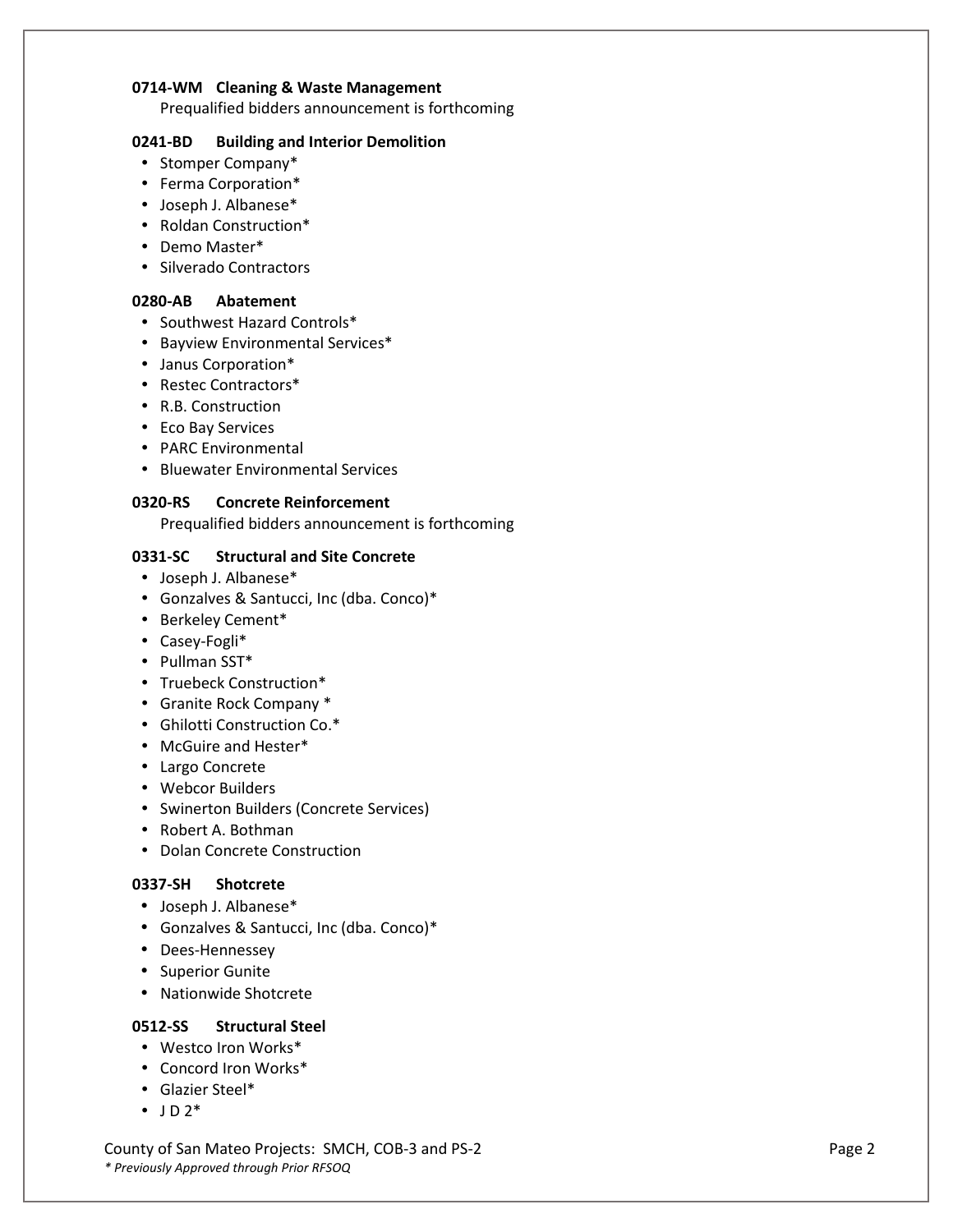#### **0512-SS Structural Steel (continue)**

- Viking Steel\*
- Olson & Co Steel\*
- Herrick Corporation
- Gayle Manufacturing Co.
- Schuff Steel
- SME Steel Contractors
- Lee's Imperial Welding

#### **0530-MD Metal Decking**

Prequalified bidders announcement is forthcoming

#### **0550-MM Miscellaneous Metals**

- C.E. Toland & Sons\*
- Westco Iron Works\*
- Concord Iron Works\*
- Glazier Steel\*
- $\bullet$  JD  $2^*$
- Viking Steel\*
- Summit Steel\*
- Olson & Co. Steel\*
- Lee's Imperial Welding

#### **0611-RC Rough Carpentry**

Prequalified bidders announcement is forthcoming

# **0620-FC Finish Carpentry**

- B K Mill + Fixtures\*
- Architectural Wood Design
- ISEC
- Brochsteins
- Complete Millwork Services
- Metro Caseworks

# **0710-WP Waterproofing and Roofing**

- Alliance Roofing Company\*
- Enterprise Roofing Service\*
- Alcal Specialty Contracting\*
- Waterproofing Associates\*
- Lawson Roofing\*
- Blues Roofing\*
- Pullman SST\*
- F.D. Thomas
- Western Roofing Service
- Best Contracting Services
- Pioneer Contractors

#### **0721-IN Insulation and Firestopping**

- Performance Contracting Inc.\*
- Petrochem Insulation\*
- Alcal Specialty Contracting\*
- Coast Building Products\*
- Level 5 Inc\*
- Accurate Firestop & Insulation\*

County of San Mateo Projects: SMCH, COB-3 and PS-2 Page 3 *\* Previously Approved through Prior RFSOQ*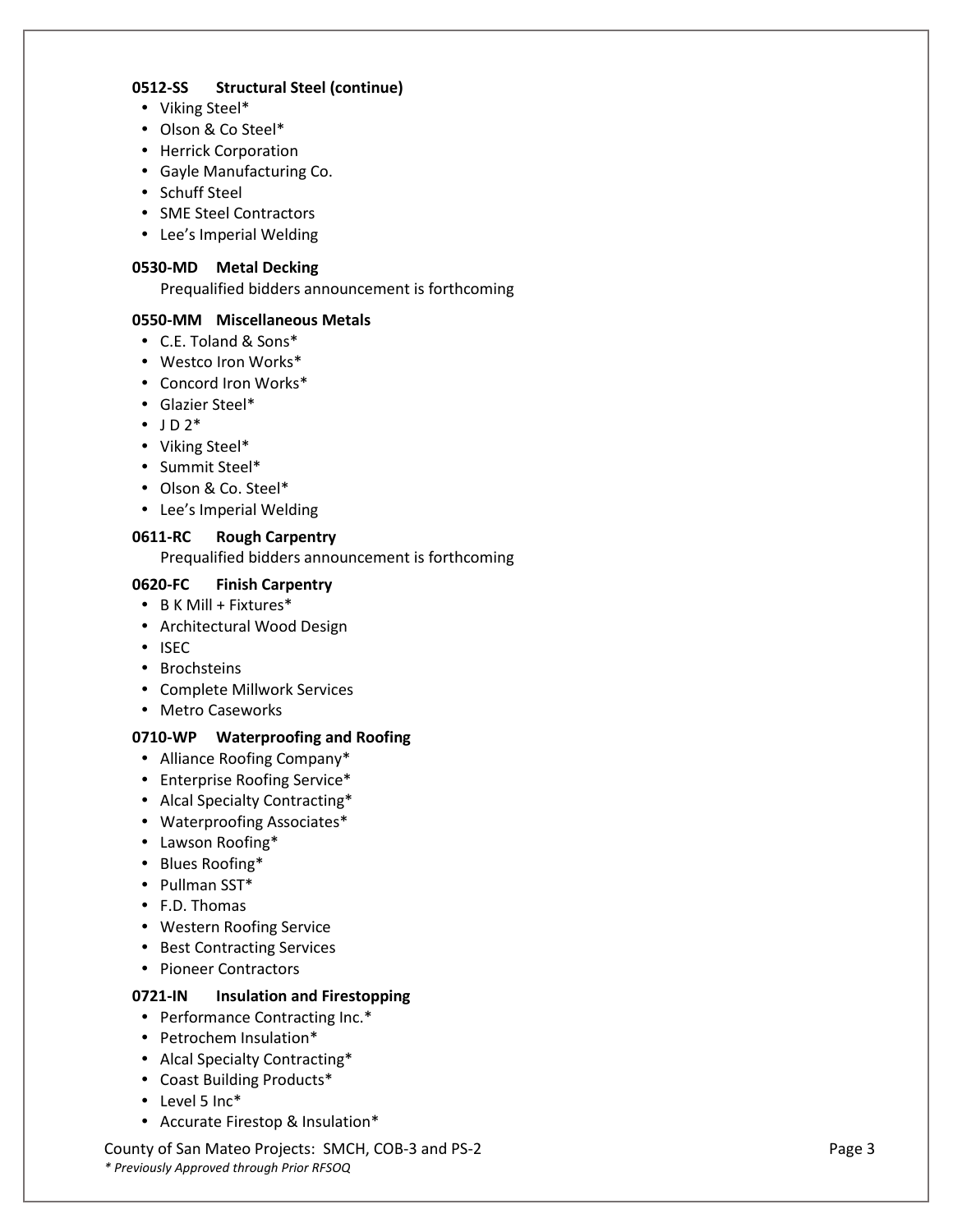#### **0721-IN Insulation and Firestopping (continue)**

• West Coast Insulation

# **0742-MP Exterior Cladding and Metal Panel**

Prequalified bidders announcement is forthcoming

# **0760-FL Flashing & Sheet Metal**

- Frank M. Booth\*
- Mauck Sheet Metal\*

#### **0760-FL Flashing & Sheet Metal (continue)**

- West Coast ASM\*
- Omni Sheet Metal, Inc\*
- Therma
- Marina Mechanical
- Air Systems Inc.

#### **0781-CF Cementitious Fireproofing**

- Performance Contracting Inc\*
- Anning-Johnson Company\*
- Level 5\*
- Harrison Drywall\*
- California Drywall\*
- F3 Fireproofing

#### **0810-DS Doors, Frames & Hardware**

Prequalified bidders announcement is forthcoming

#### **0833-OC Overhead Coiling Doors**

- McKendry Door Sales\*
- United California Glass & Door\*
- North Bay Overhead Doors, Inc\*
- D.W. Nicholson\*
- B.T. Mancini\*

#### **0833-OC Parking Gate Assemblies**

Prequalified bidders announcement is forthcoming

#### **0833-SC Elevator Smoke Curtains**

- Smoke Guard California
- Door Systems

# **0833- Doors, Frames & Hardware**

Prequalified bidders announcement is forthcoming

# **0840-EG Exterior and Interior Glazing Assemblies**

- Alcal Specialty Contracting\*
- Progress Glass\*
- Architectural Glass & Aluminum\*
- Pacific Glazing Contractors\*
- Capitol Glass\*
- Royal Glass Company
- Walters & Wolf
- C/S Erectors
- Best Contracting Services

# **0924-LP Lath & Plaster / EIFS Assemblies**

• Performance Contracting Inc\*

County of San Mateo Projects: SMCH, COB-3 and PS-2 Page 4 *\* Previously Approved through Prior RFSOQ*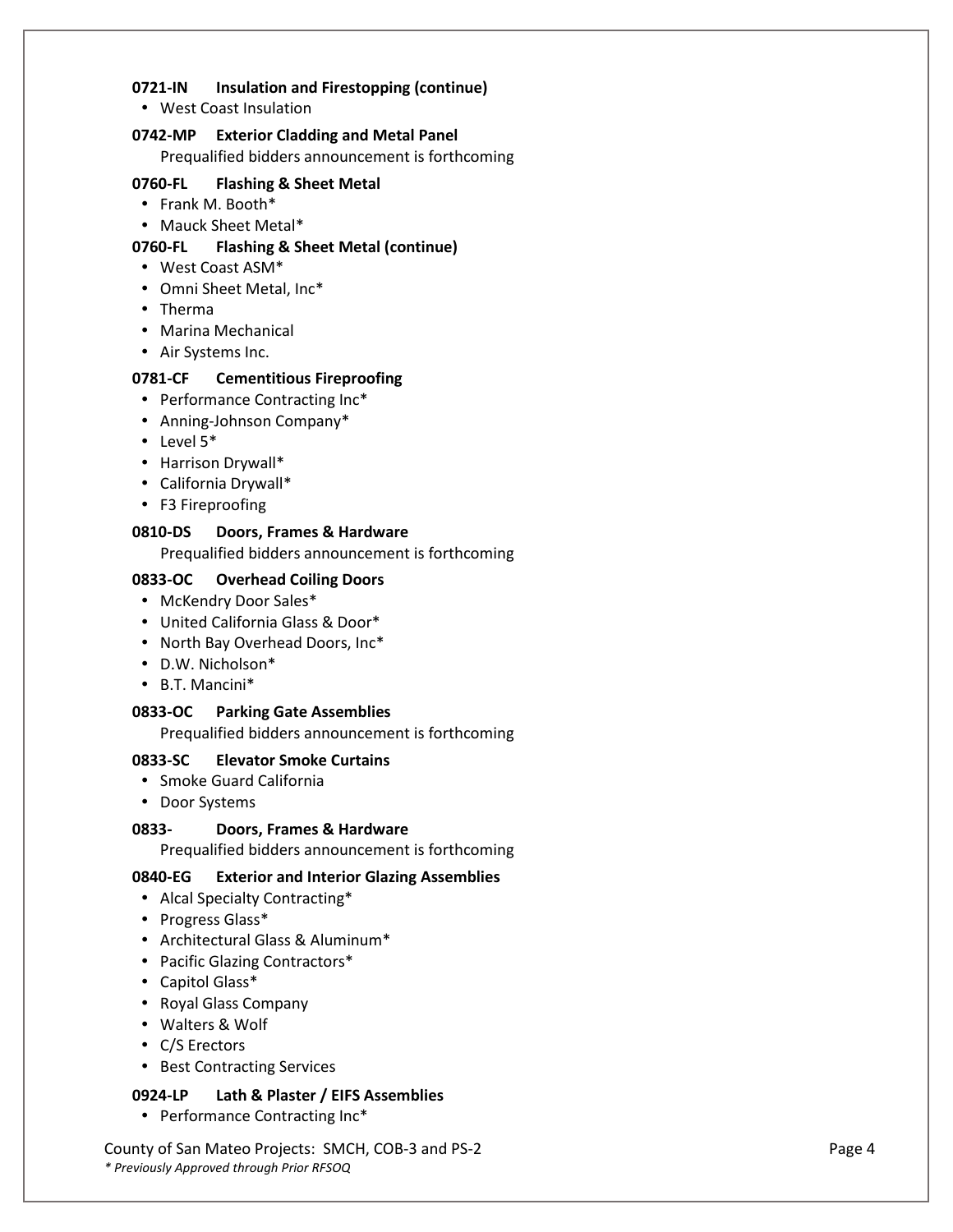#### **0924-LP Lath & Plaster / EIFS Assemblies (continue)**

- Anning-Johnson Company\*
- Nevell Group\*
- Harrison Drywall\*
- Magnum Drywall\*
- Level 5\*
- California Drywall\*
- Patrick J. Ruane

# **0920-DR Drywall & Metal Framing**

- Performance Contracting Inc\*
- Anning-Johnson Company\*
- Nevell Group\*
- Harrison Drywall\*
- Magnum Drywall\*
- Level 5\*
- California Drywall\*
- Giampolini\*
- Bayside Interiors\*
- Daley's Drywall
- Swinerton Builders

# **0930-TL Ceramic Tile & Stone**

Prequalified bidders announcement is forthcoming

# **0951-AC Acoustical Ceilings**

- Performance Contracting Inc\*
- Nevell Group\*
- Magnum Drywall\*
- California Drywall\*
- Bayside Interiors\*
- Spacetone Acoustics\*
- T3
- Acoustical Interiors
- San Francisco Interiors
- Arrow Acoustics
- Daley's Drywall

# **0960-FL Flooring**

Prequalified bidders announcement is forthcoming

# **0966-TZ Terrazzo**

- Associated Terrazzo Co.
- Spectra Contract Flooring
- Corradini Corp.

# **0967-EF Epoxy Flooring**

- Hoem & Associates\*
- Welker Bros.\*
- Tera-Lite
- Oakridge Industries
- R.P. Coatings

County of San Mateo Projects: SMCH, COB-3 and PS-2 Page 5 *\* Previously Approved through Prior RFSOQ*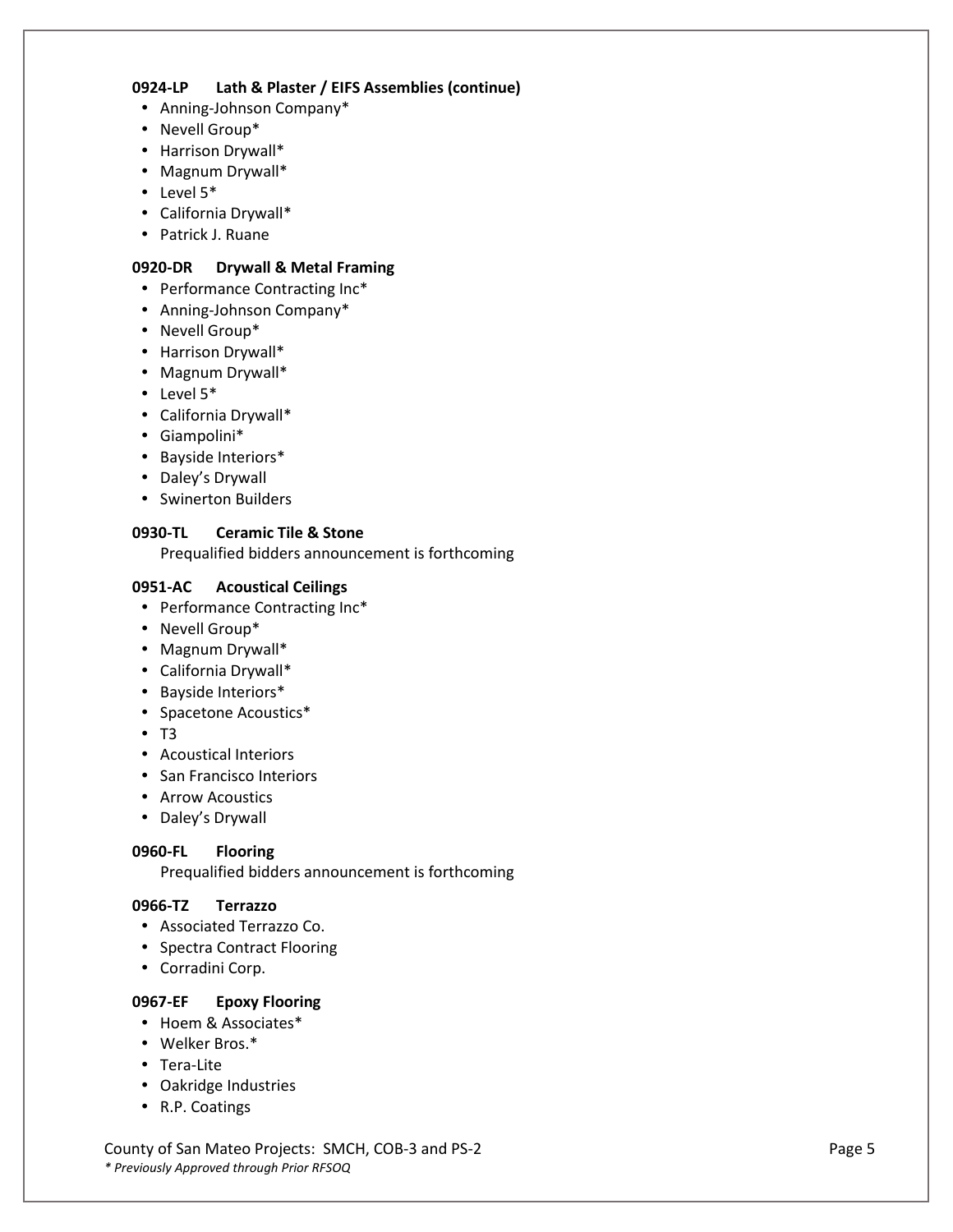#### **0967-EF Epoxy Flooring (continue)**

- Baker's Floor & Surface
- Stonhard
- Nex Systems

#### **0991-PT Painting**

- Monticelli Painting\*
- Jerry Thompson & Sons Painting
- Valdez Painting\*
- George E. Masker\*
- Pyramid Painting\*
- Bayside Interiors\*
- California Drywall\*
- Giampolini\*
- Magnum Drywall\*
- A&B Painting
- F.D. Thomas

# **1014-SG Signage**

Prequalified bidders announcement is forthcoming

#### **1020-MS Miscellaneous Division 10 Specialties**

Prequalified bidders announcement is forthcoming

#### **1140-FS Food Service Equipment**

Prequalified bidders announcement is forthcoming

#### **1220-WT Window Treatment**

Prequalified bidders announcement is forthcoming

#### **1420-EL Elevators**

- Mitsubishi Elevator\*
- Thyssen Krupp Elevator\*
- Kone\*
- Unique Elevator\*

# **2100-FP Fire Protection**

- H&M Fire Protection\*
- Walschon Fire Protection\*
- Cosco Fire Protection\*
- Superior Automatic Sprinkler Co\*
- Allied Fire Protection
- BFP Fire Protection

# **2200-FP Plumbing Assemblies**

- Frank M. Booth\*
- Kinetic Mechanical Service\*
- Marelich Mechanical\*
- Broadway Mechanical\*
- Murray Company\*
- ICOM Mechanical\*
- J.W. McClenahan Co.\*
- Accel Air Systems\*
- ACCO Engineered Systems\*

County of San Mateo Projects: SMCH, COB-3 and PS-2 Page 6 *\* Previously Approved through Prior RFSOQ*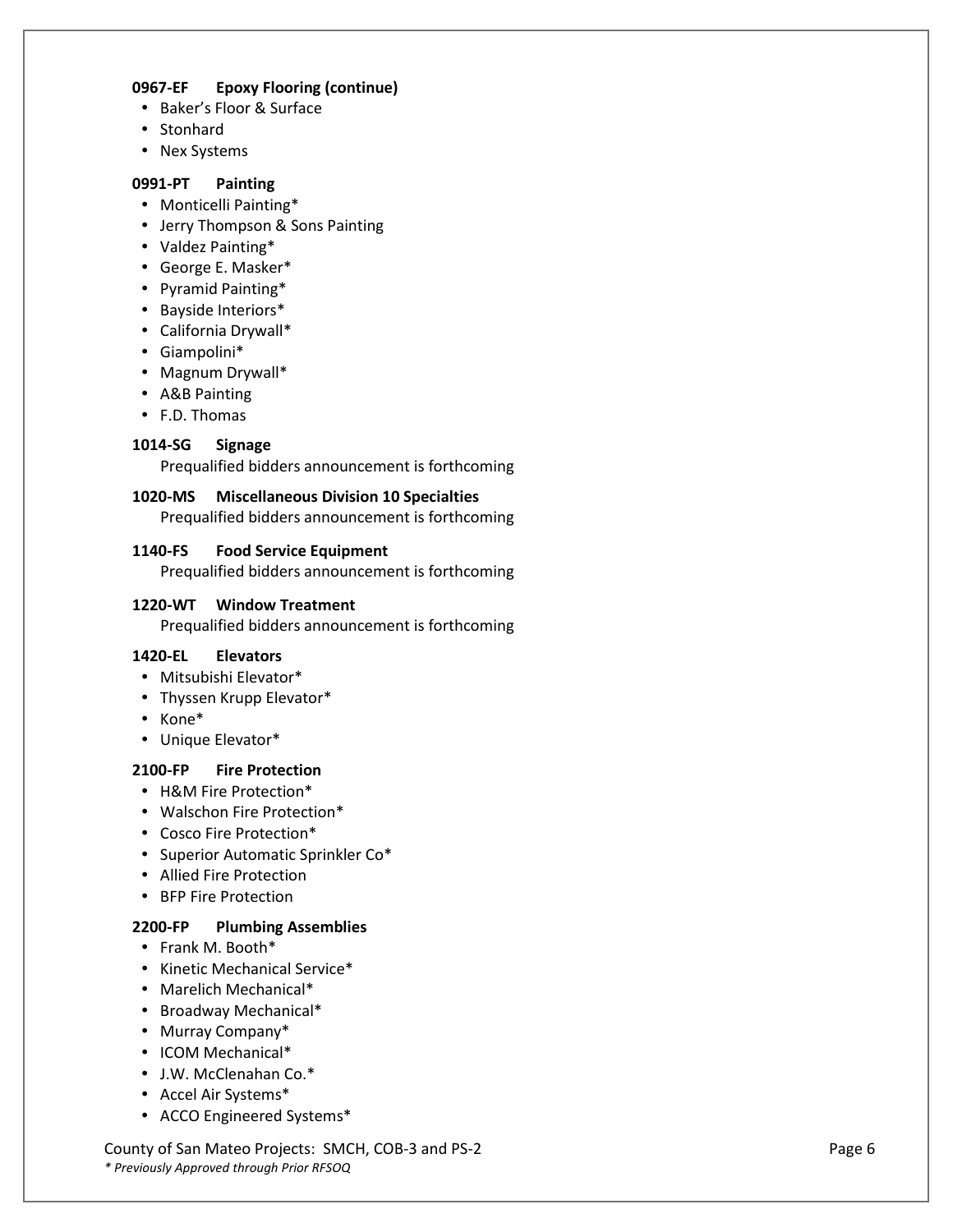#### **2200-FP Plumbing Assemblies (continue)**

- Therma
- Air Systems, Inc.
- O.C. McDonald Co.

#### **2300-HV HVAC Assemblies**

- Frank M. Booth\*
- Broadway Mechanical\*
- Marelich Mechanical \*
- ICOM Mechanical\*
- Accel Air Systems\*
- ACCO Engineered Systems\*
- Silicon Valley Mechanical\*
- Control Air North\*
- Bay City Mechanical\*
- Therma
- Western Allied Mechanical
- Air Systems, Inc.
- Harris
- O.C. McDonald Co.
- Marina Mechanical

# **2600-EL Electrical, Fire Alarm, Low Voltage, Audio Visual & Security**

- W. Bradley Electric\*
- Intermountain Electric Company\*
- Morrow-Meadows\*
- Del Monte Electric\*
- Rosendin Electric
- Redwood Electric Group
- Sasco

# **3122-GD Earthwork, Grading & Paving**

- Duran and Venables\*
- Ferma Corporation\*
- Granite Rock Company\*
- Joseph J. Albanese\*
- Ghilotti Construction Co.\*
- McGuire & Hester\*
- Teichert Construction\*
- O.C. Jones & Sons\*
- Evans Brothers
- Goodfellow Bros.
- Robert A. Bothman

# **3163-DL Deep Foundations**

- Condon-Johnson\*
- Foundation Constructor\*
- Malcolm Drilling\*
- Stroer & Graff\*
- Berkel & Co. Contractors\*
- Drill Tech Drilling & Shoring\*
- Schnabel Foundation Co.\*

County of San Mateo Projects: SMCH, COB-3 and PS-2 Page 7 Page 7 *\* Previously Approved through Prior RFSOQ*